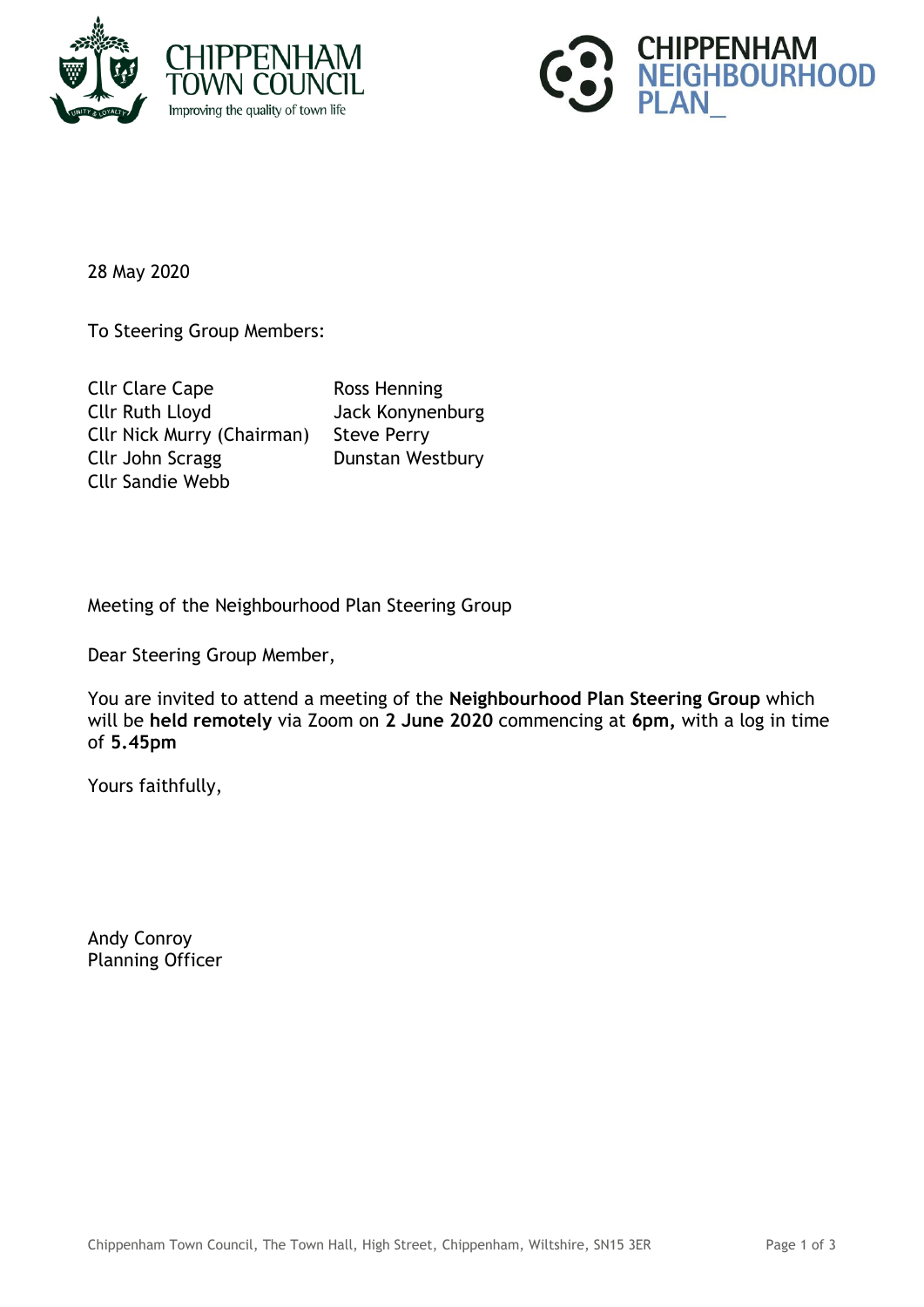## Agenda

## **Neighbourhood Plan Steering Group Meeting – 2 June 2020, 6pm, Remote Meeting (via Zoom)**

| 1. | <b>APOLOGIES FOR ABSENCE</b>                                                                                                                                                                                                                    |
|----|-------------------------------------------------------------------------------------------------------------------------------------------------------------------------------------------------------------------------------------------------|
| 2. | DECLARATION OF INTEREST                                                                                                                                                                                                                         |
|    | All Members of the Steering Group are reminded to declare any pecuniary or non-<br>pecuniary interests they may have, in accordance with the Town Council's latest<br>approved Code of Conduct                                                  |
| 3. | PROTOCOL FOR PILOT VIRTUAL MEETINGS OF THE NPSG                                                                                                                                                                                                 |
|    | To note, and to apply, the Protocol to this virtual meeting (copy attached)                                                                                                                                                                     |
| 4. | <b>MINUTES</b>                                                                                                                                                                                                                                  |
|    | To approve as a correct record and to sign the draft minutes of the meeting held on<br>3 March 2020 (copy attached)                                                                                                                             |
| 5. | <b>CHAIRMAN'S ANNOUNCEMENTS</b>                                                                                                                                                                                                                 |
| 6. | FEEDBACK FROM WILTSHIRE COUNCIL PLANNERS                                                                                                                                                                                                        |
|    | Chairman/Planning Officer/Planning Consultant to update Members on the following<br>discussions with Wiltshire Council Planners since March:                                                                                                    |
|    | • Wiltshire Council Green Infrastructure Survey<br>Changes to Local Plan Review Timetable<br>$\bullet$<br>Statement of Common Ground for Local Plan<br>$\bullet$                                                                                |
| 7. | <b>TOPIC GROUP UPDATES</b>                                                                                                                                                                                                                      |
|    | TG Chairmen to update Members on any developments that have occurred since<br>March SG Meeting in relation to their Topic Group                                                                                                                 |
| 8. | <b>SURVEY RESULTS</b>                                                                                                                                                                                                                           |
|    | To discuss Community Survey, and the other user surveys, in general e.g. response<br>rate, profile of respondents, publicising of survey, influence of Covid-19 etc.                                                                            |
|    | Chairman to reflect on Community Survey Summary of Findings (copy attached)                                                                                                                                                                     |
|    | TG Chairmen to highlight any other key points of interest not covered in Summary of<br>Findings that they wish to share with Members                                                                                                            |
|    | Other points for discussion:<br>Were there any surprises in terms of issues raised?<br>• Were there any new issues that need to be considered?<br>Has the impact of Covid-19 brought any new issues to the fore or made some<br>more prominent? |